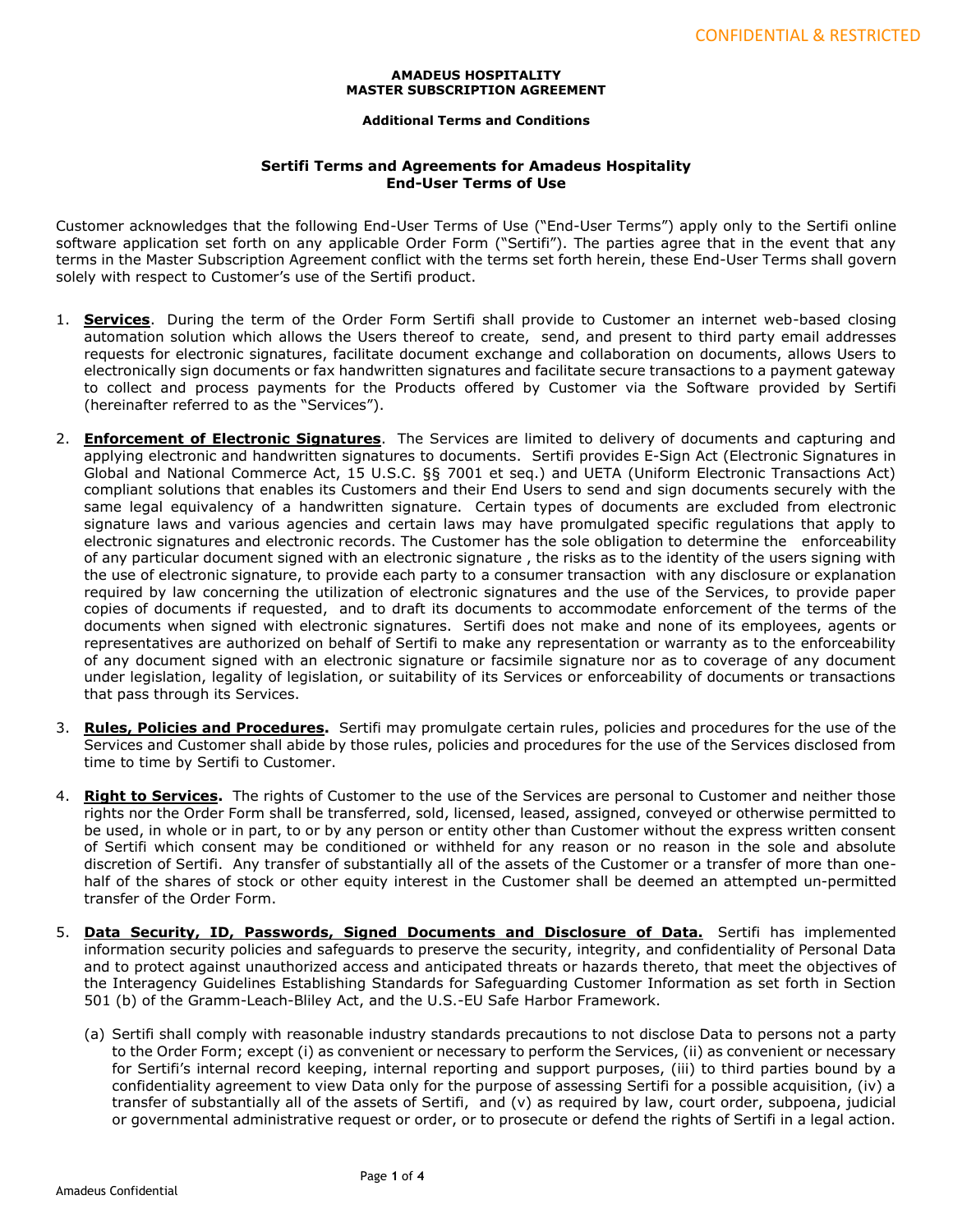- (b) Sertifi shall provide mechanisms to provide to Customer information on the alleged identity of the End User signing documents using the Services; such as, email address, captured IP address of End User. Notwithstanding the foregoing, Sertifi does not guaranty nor warrant the identity of any End User. Customer agrees to be solely responsible to determine the identity of the End User and to assess the risk as to the End User with whom the Customer is transacting with and under what terms and as to the trustworthiness of the other parties to its transactions.
- (c) Sertifi utilizes industry standard hashing methods to hash signed documents and makes those hash values available enabling customers to validate the integrity of documents signed and stored through its service. Sertifi shall not be responsible for integrity of documents, for example only and not by way of limitation, for copies stored locally or download and forwarded by Customer or Customer closes its account with Sertifi and its documents and audit trails have been deleted from the server of Sertifi and /or the storage period outlined in Section 11 below has expired. This statement of lack of responsibility shall not be construed to impose liability upon Sertifi for the integrity or encryption of documents or Signature Stamps while in the Service or on the server of Sertifi.
- (d) Customer acknowledges that the Service relies on e-mail notifications to alert Users of signature requests and other information. Customer agrees that Sertifi is not responsible for Users failure to receive or send e-mails.
- 6. **Lawful Use, Ethical and Moral Use.** Customer agrees to use and to cause its End Users to use the Services only for lawful and ethical purposes. Customer shall not and shall cause its End-Users not to send unsolicited advertising, viruses or other harmful data using the Services or the Sertifi software or the Sertifi server. In the event Sertifi reasonable believes that Customer or any of its End Users are not in compliance with this provision, Sertifi may (i) immediately suspend Service to the Customer and (ii) may terminate the Order Form upon notice to Customer and (iii) may report unauthorized use to law enforcement authorities. Further, in the event Sertifi reasonable believes Customer or any of its End Users are not in compliance with this provision, Sertifi may delete from its servers all non-compliant information.
- 7. **Storage of Information.** Sertifi shall allow the Customer to download its documents from the Sertifi server at no additional charge to Customer for up to twelve (12) months after a document is signed and the audit trial information for up to twelve (12) months after a document is uploaded to the Services or Sertifi Server. The Customer and Sertifi may agree by a separate writing and the payment by Customer of an additional charge to extend the storage of document and audit information for up to (7) seven years after a document is signed as long as the account is active and Customer continues to pay for the annual extended storage services charge. Thereafter, Sertifi may delete from its server all documents, audit trails, Data and any other information pertaining to Customer and its activity on the Sertifi server and its use of the Services. Sertifi does not guaranty that it shall store documents, audit trails, Data or any other information thereafter and Customer shall be responsible to make copies of all such information.
- 8. **Service Availability.** Sertifi shall use its reasonable commercial efforts to make available to the Customer and its End Users the Services. Customer agrees that factors beyond the reasonable commercial control of Sertifi may cause the Services to be unavailable to Customer and its End Users. In addition, Sertifi frequently updates software, backs up Data and performs maintenance during which times the Service will not be available to the Customer and its End Users.
- 9. **Intellectual Property.** The Service contains service marks, trademarks, copyrighted material, text, graphics, logos, images, software and icons and other intellectual property as well as proprietary information and confidential information owned by or under license to or otherwise controlled by Sertifi (hereinafter sometimes referred to as "Intellectual Property"). Customers shall not use and shall cause its End Users not to use the Intellectual Property except for the sole purpose of using the Services for their intended purpose. In particular and in limitation of the obligation of this provision, Customer shall not and shall cause it End Users not to use the name "Sertifi" except for the sole purpose of using the Services for their intended purpose.
- 10. **Disclaimer of Warranties.** NOTWITHSTANDING ANY PROVISION OF THE ORDER FORM TO THE CONTRARY, THE SERVICE IS SUBSCRIBED AND USED BY AND PROVIDED TO CUSTOMER "AS IS" AND WITH ALL FAULTS. NEITHER SERTIFI, NOR ANY OWNER, MEMBER, MANAGER, EMPLOYEE, AGENT AND/OR PROVIDER OF THE SERVICE, MAKES ANY REPRESENTATION AND/OR WARRANTY OF ANY KIND WHATSOEVER, EITHER EXPRESS OR IMPLIED, IN CONNECTION WITH THE SERVICE, OR THE HARDWARE OR SOFTWARE UTILIZED OR ACCESSED IN CONNECTION WITH THE SERVICE, INCLUDING, BUT NOT LIMITED TO, THE IMPLIED WARRANTIES OF MERCHANTABILITY, FITNESS FOR A PARTICULAR PURPOSE, AND/OR ANY WARRANTY THAT PROVISION OF THE SERVICE WILL BE UNINTERRUPTED OR ERROR FREE. SERTIFI FURTHER DISCLAIMS ALL WARRANTIES NOT EXPRESSLY SET FORTH HEREIN. SERTIFI DOES NOT WARRANT THE SERVICE OR THAT ANY OR ALL ERRORS IN THE SERVICE WILL BE CORRECTED. SERTIFI DOES NOT WARRANT THAT INFORMATION, DATA OR DOCUMENTS WILL NOT BE LOST, TAMPERED WITH OR DELETED. NO OBLIGATION, WARRANTY, REPRESENTATION OR COURSE OF DEALINGS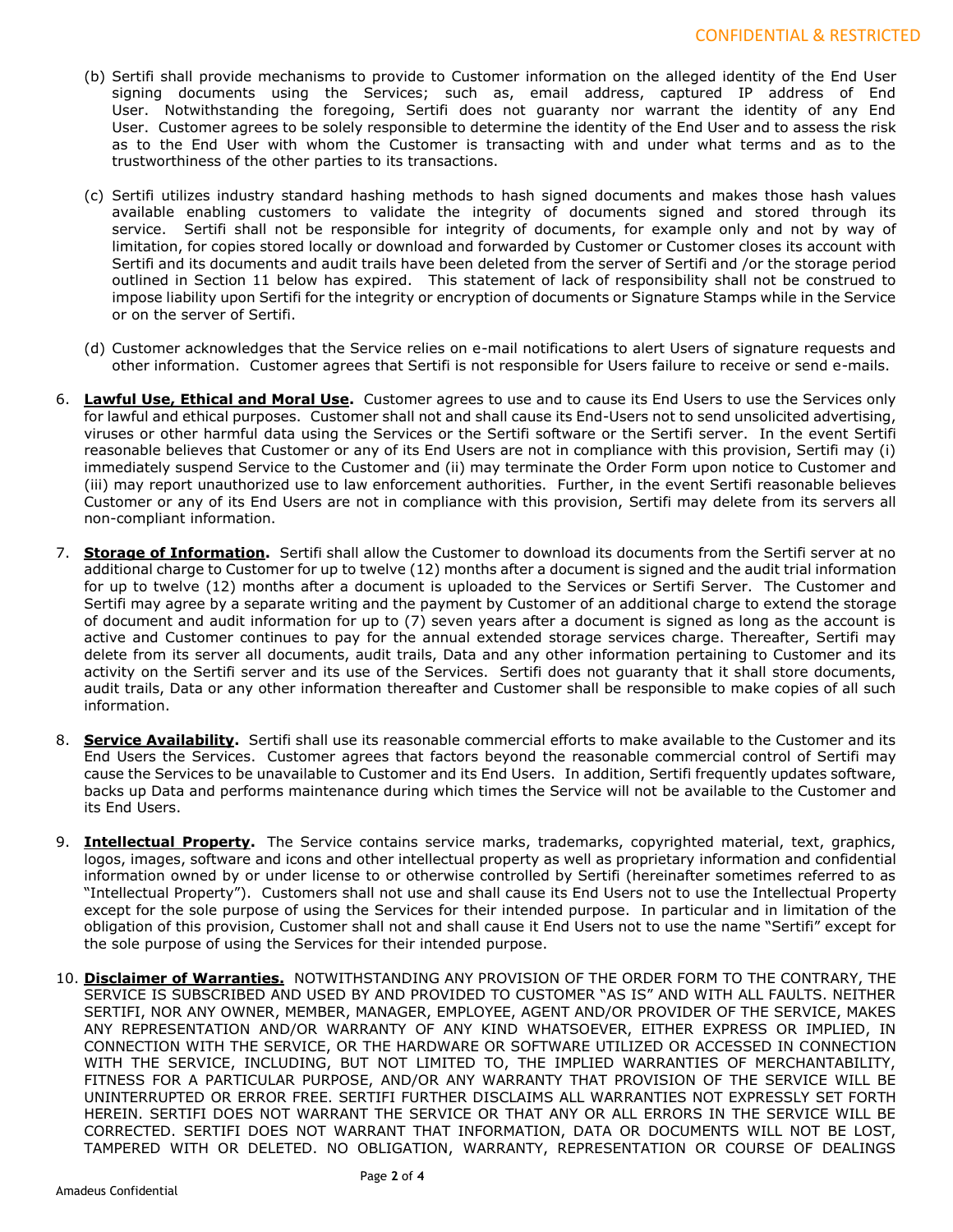STANDARD SHALL ARISE OUT OF SERTIFI PROVIDING OR NOT PROVIDING THE SERVICE. IN FURTHERANCE HEREOF AND WITHOUT LIMITATION, USE OF THE SERVICE AND THE HARDWARE AND SOFTWARE UTILIZED OR ACCESSED IN CONNECTION WITH THE SERVICE IS AT CUSTOMER'S SOLE RISK.

11. **Limitation of Liability.** IN NO EVENT SHALL SERTIFI OR ANYONE ELSE INVOLVED IN PROVIDING THE SERVICE BE LIABLE FOR ANY ACTUAL, DIRECT, INDIRECT, SPECIAL, INCIDENTAL, OR CONSEQUENTIAL DAMAGES OF ANY KIND, INCLUDING, WITHOUT LIMITATION, LOST INCOME, LOST PROFITS, PRESENT AND FUTURE, THE COST OF COVER OR LOSS OF USE, REGARDLESS OF WHETHER SUCH LIABILITY IS BASED ON BREACH OF CONTRACT, BREACH OF WARRANTY, EXPRESS OR IMPLIED, ACTIVE OR PASSIVE NEGLIGENCE, INTENTIONAL OR UNINTENTIONAL TORT, STRICT LIABILITY, VIOLATION OF STATUTE, ORDINANCE OR REGULATION, FAILURE OF CONSIDERATION, OR OTHER BASIS, ARISING OUT OF THE PROVISION OF THE SERVICE HEREUNDER.

IN FURTHERANCE OF THE FOREGOING AND WITHOUT LIMITATION, SERTIFI WILL HAVE NO LIABILITY FOR DATA STORED OR USED WITH THE SERVICE, INCLUDING COSTS OF REPAIRING, REPLACING, OR RECOVERING SUCH DATA.WITHOUT LIMITATION OF ANYTHING SET FORTH IN THE ORDER FORM, CUSTOMER FURTHER AGREES THAT SERTIFI SHALL NOT BE RESPONSIBLE OR LIABLE FOR THE UNAUTHORIZED ACCESS TO OR ALTERATION OF CUSTOMER'S TRANSMISSION(S), ANY MATERIAL OR DATA SENT OR RECEIVED OR NOT SENT OR RECEIVED, ANY EXPENSES, DAMAGES OR INJURY CAUSED BY ANY FAILURE OF PERFORMANCE, ERROR, OMISSIONS, INTERRUPTION, DELETION, DEFECT, DELAY IN OPERATION OR TRANSMISSION, COMPUTER VIRUS, COMMUNICATION LINE FAILURE, THEFT OR DESTRUCTION OF DATA, AND/OR FOR ANY ACTUAL, DIRECT, INDIRECT, SPECIAL, INCIDENTAL, OR CONSEQUENTIAL DAMAGES OF ANY KIND ARISING FROM ANY SUCH ACTS, OMISSIONS OR EVENTS, INCLUDING, WITHOUT LIMITATION, LOST INCOME, LOST PROFITS, PRESENT AND FUTURE, THE COST OF COVER OR LOSS OF USE, REGARDLESS OF WHETHER SUCH LIABILITY IS BASED ON BREACH OF CONTRACT, BREACH OF WARRANTY, EXPRESS OR IMPLIED, ACTIVE OR PASSIVE NEGLIGENCE, INTENTIONAL OR UNINTENTIONAL TORT, STRICT LIABILITY, VIOLATION OF STATUTE, ORDINANCE OF REGULATION, FAILURE OF CONSIDERATION, OR OTHER BASIS.

CUSTOMER ALSO AGREES THAT SERTIFI IS NOT RESPONSIBLE FOR ANY THREATENING, DEFAMATORY, OBSCENE, OFFENSIVE OR ILLEGAL CONTENT OR CONDUCT OF ANY THIRD PARTY OR ANY INFRINGEMENT OF ANOTHER'S RIGHTS, INCLUDING INTELLECTUAL PROPERTY RIGHTS. UNDER NO CIRCUMSTANCES SHALL SERTIFI AND/OR ANY SUBCONTRACTOR HIRED BY SERTIFI TO ASSIST SERTIFI WITH PROVIDING THE SERVICE BE HELD RESPONSIBLE OR LIABLE FOR SITUATIONS WHERE ANY DATA TRANSMITTED, STORED OR COMMUNICATED IN CONNECTION WITH THE SERVICE IS ACCESSED BY THIRD PARTIES THROUGH ILLEGAL OR ILLICIT MEANS OR MEANS NOT AUTHORIZED BY SERTIFI, INCLUDING SITUATIONS WHERE SUCH DATA IS ACCESSED THROUGH THE EXPLOITATION OF SECURITY GAPS, WEAKNESSES OR FLAWS (WHETHER KNOWN OR UNKNOWN TO SERTIFI AT THE TIME) WHICH MAY EXIST IN THE SERVICE AND/OR THE HARDWARE AND SOFTWARE UTILIZED AND/OR ACCESSED IN CONNECTION WITH THE SERVICE. IF CUSTOMER IS DISSATISFIED WITH ANY PORTION OF THE SERVICE, OR WITH ANY OF THESE TERMS OF SERVICE, CUSTOMER'S SOLE AND EXCLUSIVE REMEDY IS TO DISCONTINUE USING THE SERVICE.

TO THE EXTENT A COURT OF COMPETENT JURISDICTION FINDS THE TERMS OF THIS SECTION UNENFORCEABLE OR OTHERWISE IMPOSES LIABILITY UPON SERTIFI IN FAVOR OF CUSTOMER, SERTIFI SHALL NOT BE LIABLE FOR ANY DAMAGES IN EXCESS OF AN AMOUNT EQUAL TO THE E-SIGN ROOM ONE-TIME SOFTWARE SERVICE SET-UP FEE PLUS THE E-SIGN ROOM ONE-TIME CUSTOMIZATION SET-UP FEE PLUS THREE MONTHS OF THE MONTHLY SERVICE FEE.

- 15. **Indemnification.** Customer and Sertifi agree that they will indemnify and hold harmless each other, all of its affiliated or parent or subsidiary companies or corporations, and all of the aforesaid entities' officers, directors, and employees from and against any loss, liability, claim, or expense (including reasonable costs of investigation and reasonable attorneys' fees) arising out of any breach by Customer or Sertifi of any of its material obligations, representations, or warranties contained in the Order Form or arising from Customer's or Sertifi's negligence, gross negligence, or willful misconduct.
- 16. **Witness Charges.** In the event Sertifi or any of its employees or other agents are called to testify as a witness or called to provide as a witness any documentation or information in a judicial or administrative proceeding in which the Customer or its End User is a party and Sertifi is not a party, Customer shall pay Sertifi a per diem fee equal to one hundred and fifty percent of the compensation paid by Sertifi to employee(s) who work on the production of the testimony or provide the documentation or information plus all travel, lodging and meal expenses of such employee(s).
- 17. **Entire Agreement and Effect of Partial Invalidity.** The Order Form and the exhibits and attachments hereto constitute the entire agreement between Sertifi and the Customer and supersedes all prior agreements and understandings and representations and warranties, whether oral or written. The invalidity of any portion of the Order Form will not, and shall not, be deemed to affect the validity of any other provision. In the event that any